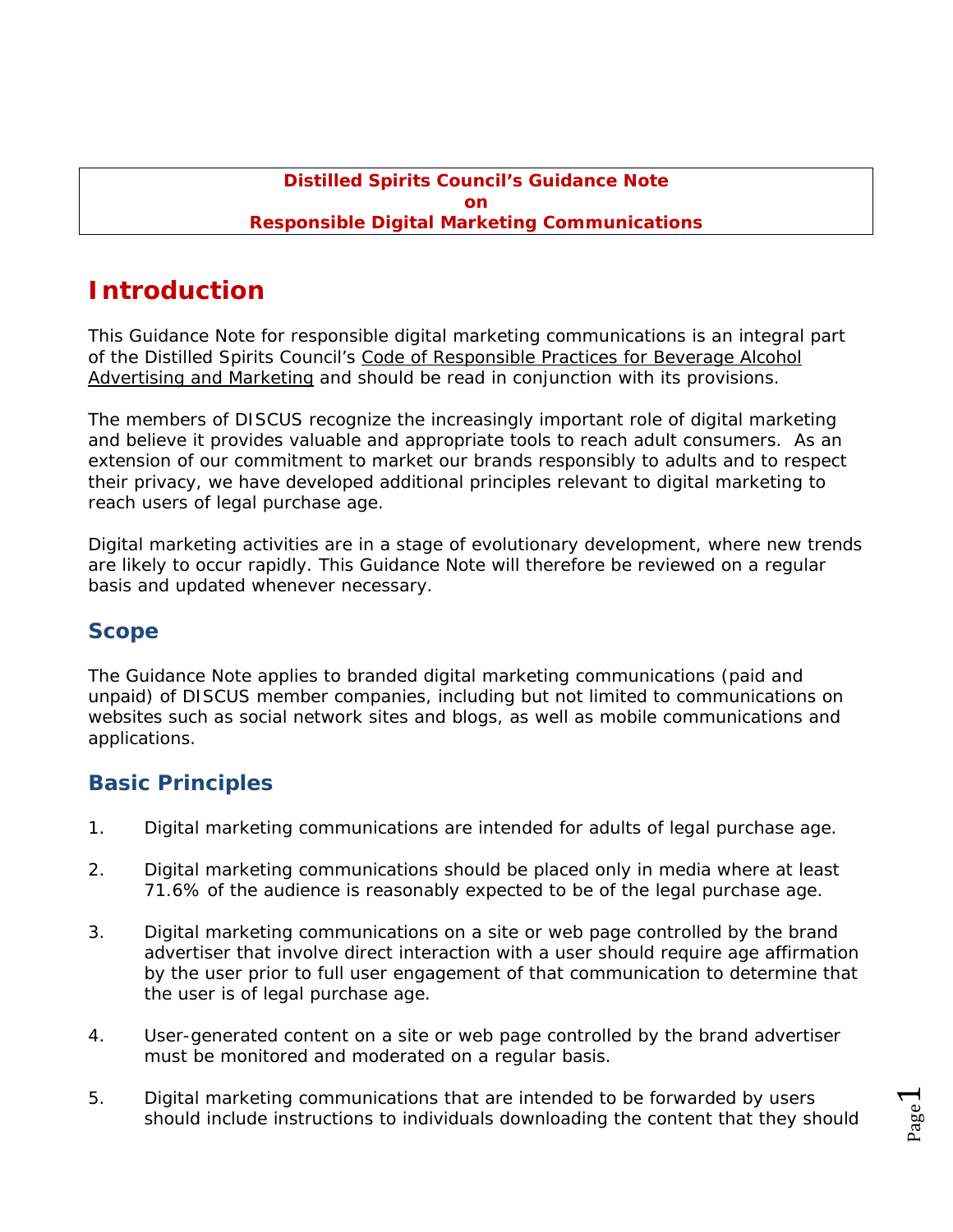not forward these materials to individuals below the legal purchase age.

- 6. Digital marketing communications must respect user privacy.
- 7. Digital marketing communications and product promotions must be transparent as brand marketing by being identified as such.

## **Definitions and Guidance to Implement Principles**

- 1. **Direct interaction** is a two-way communication between the user and the brand advertiser on a site or web page controlled by the brand advertiser. It occurs when the user affirmatively interacts with the brand advertiser, such as responding to a direct communication from the brand advertiser.
- 2. **Age affirmation** is a process or a mechanism by which users provide their full date of birth (month, day and year) and, when appropriate, country of residence to affirm they are of legal purchase age. Age affirmation mechanisms may vary depending upon available technology and examples could include, among other things, an age affirmation page, an email or instant messaging age affirmation, or the use of a site's "registered user" database of users of legal purchase age.

If a user enters a date of birth that indicates they are under the legal purchase age, access to a member-controlled website should be denied and visitors should be given an appropriate message and/or directed to an information website on responsible drinking, such as those found at The Century Council's webitse (http://www.centurycouncil.org) or on the site itself.

- 3. **User Generated Content (UGC)** is material (including text, pictures, audios, and videos) that has not been created by the brand advertiser, but by a user. UGC that appears on a site or web page controlled by the brand advertiser should be monitored each business day or, at a minimum, every five business days. When content is determined to be inappropriate, the inappropriate material should be removed promptly. A disclaimer should appear saying that all inappropriate content generated by users will be removed from the site or web page over which the brand advertiser has control.
- 4. **"Forwardable" content** is any branded digital content placed on a site in a manner that is designed or enabled to be shared, such as with a share, download or email "button click." Such content should include instructions to individuals downloading the content that they should not forward these materials to individuals below the legal purchase age.
- 5. **Social Responsibility Statements** should be included in all digital marketing communications where practicable.